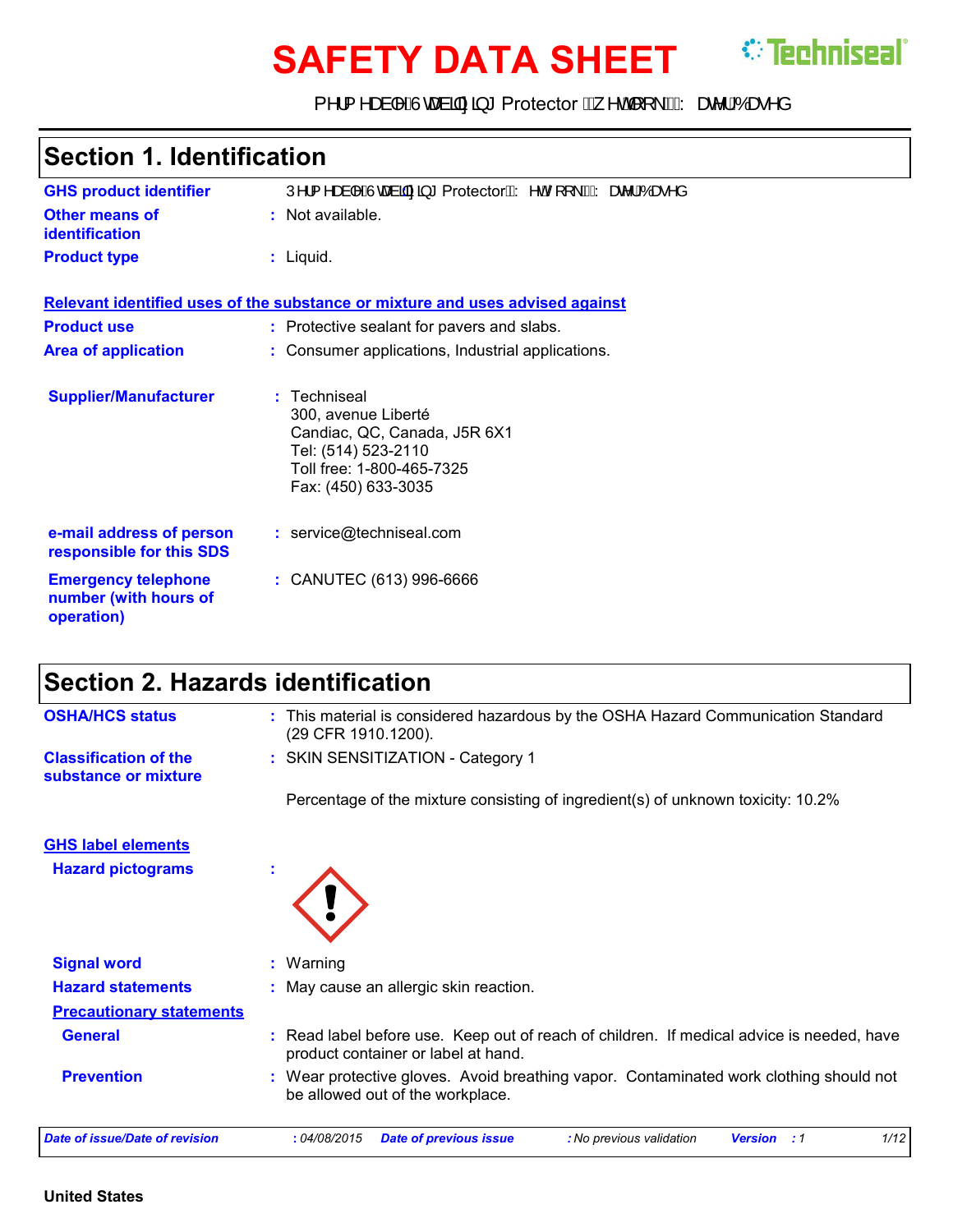### **Section 2. Hazards identification**

| <b>Hazards not otherwise</b><br>classified | : None known.                                                                                                                                           |
|--------------------------------------------|---------------------------------------------------------------------------------------------------------------------------------------------------------|
| <b>Disposal</b>                            | Dispose of contents and container in accordance with all local, regional, national and<br>international regulations.                                    |
| <b>Storage</b>                             | : Not applicable.                                                                                                                                       |
| <b>Response</b>                            | : IF ON SKIN: Wash with plenty of soap and water. Wash contaminated clothing before<br>reuse. If skin irritation or rash occurs: Get medical attention. |

### **Section 3. Composition/information on ingredients**

| <b>Substance/mixture</b> | : Mixture        |
|--------------------------|------------------|
| <b>Other means of</b>    | : Not available. |
| identification           |                  |

#### **CAS number/other identifiers**

| <b>CAS number</b>                                                      | : Not applicable. |                                                                            |                      |                         |
|------------------------------------------------------------------------|-------------------|----------------------------------------------------------------------------|----------------------|-------------------------|
| <b>Product code</b>                                                    | Not available.    |                                                                            |                      |                         |
| <b>Ingredient name</b>                                                 |                   | <b>Other names</b>                                                         | $\frac{9}{6}$        | <b>CAS number</b>       |
| 3-butoxypropan-2-ol<br>bis(1,2,2,6,6-pentamethyl-4-piperidyl) sebacate |                   | 1-butoxypropan-2-ol<br>bis(1,2,2,6,6-pentamethyl-<br>4-piperidyl) sebacate | $1 - 5$<br>$0.1 - 1$ | 5131-66-8<br>41556-26-7 |

Any concentration shown as a range is to protect confidentiality or is due to batch variation.

**There are no additional ingredients present which, within the current knowledge of the supplier and in the concentrations applicable, are classified as hazardous to health and hence require reporting in this section.**

### **Section 4. First aid measures**

| <b>Description of necessary first aid measures</b> |                                                                                                                                                                                                                                                                                                                                                                                                                                                                                                                                                                                              |
|----------------------------------------------------|----------------------------------------------------------------------------------------------------------------------------------------------------------------------------------------------------------------------------------------------------------------------------------------------------------------------------------------------------------------------------------------------------------------------------------------------------------------------------------------------------------------------------------------------------------------------------------------------|
| <b>Eye contact</b>                                 | : Immediately flush eyes with plenty of water, occasionally lifting the upper and lower<br>eyelids. Check for and remove any contact lenses. Continue to rinse for at least 10<br>minutes. Get medical attention if irritation occurs.                                                                                                                                                                                                                                                                                                                                                       |
| <b>Inhalation</b>                                  | : Remove victim to fresh air and keep at rest in a position comfortable for breathing. If not<br>breathing, if breathing is irregular or if respiratory arrest occurs, provide artificial<br>respiration or oxygen by trained personnel. It may be dangerous to the person providing<br>aid to give mouth-to-mouth resuscitation. Get medical attention if adverse health effects<br>persist or are severe. If unconscious, place in recovery position and get medical<br>attention immediately. Maintain an open airway. Loosen tight clothing such as a collar,<br>tie, belt or waistband. |
| <b>Skin contact</b>                                | : Wash with plenty of soap and water. Remove contaminated clothing and shoes. Wash<br>contaminated clothing thoroughly with water before removing it, or wear gloves.<br>Continue to rinse for at least 10 minutes. Get medical attention. In the event of any<br>complaints or symptoms, avoid further exposure. Wash clothing before reuse. Clean<br>shoes thoroughly before reuse.                                                                                                                                                                                                        |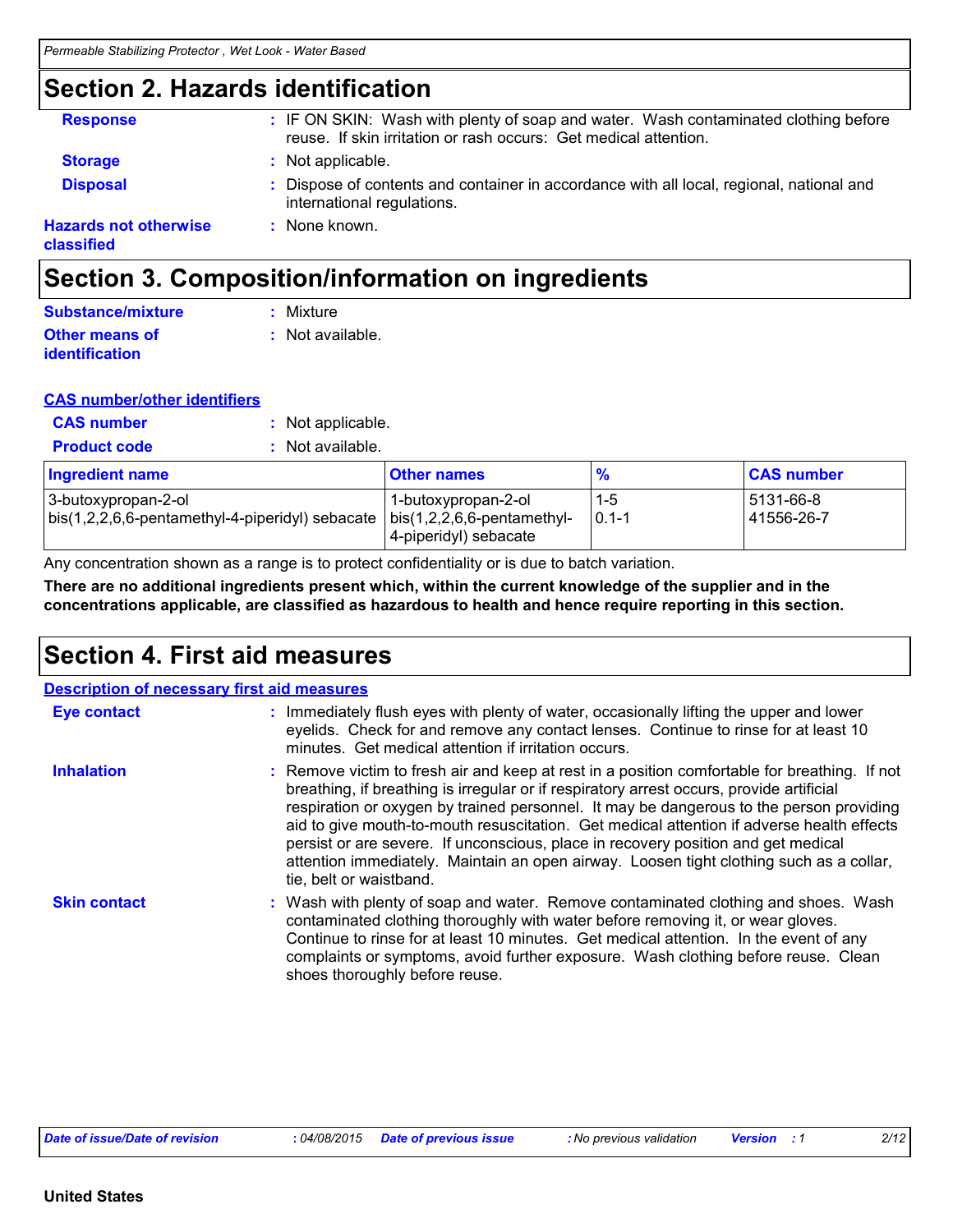### **Section 4. First aid measures**

| <b>Ingestion</b>                                          | : Wash out mouth with water. Remove dentures if any. Remove victim to fresh air and<br>keep at rest in a position comfortable for breathing. If material has been swallowed and<br>the exposed person is conscious, give small quantities of water to drink. Stop if the<br>exposed person feels sick as vomiting may be dangerous. Do not induce vomiting<br>unless directed to do so by medical personnel. If vomiting occurs, the head should be<br>kept low so that vomit does not enter the lungs. Get medical attention if adverse health<br>effects persist or are severe. Never give anything by mouth to an unconscious person.<br>If unconscious, place in recovery position and get medical attention immediately.<br>Maintain an open airway. Loosen tight clothing such as a collar, tie, belt or waistband. |  |  |  |  |  |
|-----------------------------------------------------------|---------------------------------------------------------------------------------------------------------------------------------------------------------------------------------------------------------------------------------------------------------------------------------------------------------------------------------------------------------------------------------------------------------------------------------------------------------------------------------------------------------------------------------------------------------------------------------------------------------------------------------------------------------------------------------------------------------------------------------------------------------------------------------------------------------------------------|--|--|--|--|--|
| <b>Most important symptoms/effects, acute and delayed</b> |                                                                                                                                                                                                                                                                                                                                                                                                                                                                                                                                                                                                                                                                                                                                                                                                                           |  |  |  |  |  |
| <b>Potential acute health effects</b>                     |                                                                                                                                                                                                                                                                                                                                                                                                                                                                                                                                                                                                                                                                                                                                                                                                                           |  |  |  |  |  |
| <b>Eye contact</b>                                        | : No known significant effects or critical hazards.                                                                                                                                                                                                                                                                                                                                                                                                                                                                                                                                                                                                                                                                                                                                                                       |  |  |  |  |  |
| <b>Inhalation</b>                                         | : No known significant effects or critical hazards.                                                                                                                                                                                                                                                                                                                                                                                                                                                                                                                                                                                                                                                                                                                                                                       |  |  |  |  |  |
| <b>Skin contact</b>                                       | May cause an allergic skin reaction.                                                                                                                                                                                                                                                                                                                                                                                                                                                                                                                                                                                                                                                                                                                                                                                      |  |  |  |  |  |
| <b>Ingestion</b>                                          | : No known significant effects or critical hazards.                                                                                                                                                                                                                                                                                                                                                                                                                                                                                                                                                                                                                                                                                                                                                                       |  |  |  |  |  |
| Over-exposure signs/symptoms                              |                                                                                                                                                                                                                                                                                                                                                                                                                                                                                                                                                                                                                                                                                                                                                                                                                           |  |  |  |  |  |
| <b>Eye contact</b>                                        | : No specific data.                                                                                                                                                                                                                                                                                                                                                                                                                                                                                                                                                                                                                                                                                                                                                                                                       |  |  |  |  |  |
| <b>Inhalation</b>                                         | : No specific data.                                                                                                                                                                                                                                                                                                                                                                                                                                                                                                                                                                                                                                                                                                                                                                                                       |  |  |  |  |  |
| <b>Skin contact</b>                                       | : Adverse symptoms may include the following:<br>irritation<br>redness                                                                                                                                                                                                                                                                                                                                                                                                                                                                                                                                                                                                                                                                                                                                                    |  |  |  |  |  |
| <b>Ingestion</b>                                          | : No specific data.                                                                                                                                                                                                                                                                                                                                                                                                                                                                                                                                                                                                                                                                                                                                                                                                       |  |  |  |  |  |
|                                                           | Indication of immediate medical attention and special treatment needed, if necessary                                                                                                                                                                                                                                                                                                                                                                                                                                                                                                                                                                                                                                                                                                                                      |  |  |  |  |  |
| <b>Notes to physician</b>                                 | : Treat symptomatically. Contact poison treatment specialist immediately if large<br>quantities have been ingested or inhaled.                                                                                                                                                                                                                                                                                                                                                                                                                                                                                                                                                                                                                                                                                            |  |  |  |  |  |
| <b>Specific treatments</b>                                | : No specific treatment.                                                                                                                                                                                                                                                                                                                                                                                                                                                                                                                                                                                                                                                                                                                                                                                                  |  |  |  |  |  |
| <b>Protection of first-aiders</b>                         | : No action shall be taken involving any personal risk or without suitable training. It may<br>be dangerous to the person providing aid to give mouth-to-mouth resuscitation. Wash<br>contaminated clothing thoroughly with water before removing it, or wear gloves.                                                                                                                                                                                                                                                                                                                                                                                                                                                                                                                                                     |  |  |  |  |  |

#### **See toxicological information (Section 11)**

### **Section 5. Fire-fighting measures**

| <b>Extinguishing media</b>                           |                                                                                                    |
|------------------------------------------------------|----------------------------------------------------------------------------------------------------|
| <b>Suitable extinguishing</b><br>media               | : Use an extinguishing agent suitable for the surrounding fire.                                    |
| <b>Unsuitable extinguishing</b><br>media             | : Do not use water jet.                                                                            |
| <b>Specific hazards arising</b><br>from the chemical | : In a fire or if heated, a pressure increase will occur and the container may burst.              |
| <b>Hazardous thermal</b><br>decomposition products   | : Decomposition products may include the following materials:<br>carbon dioxide<br>carbon monoxide |
|                                                      |                                                                                                    |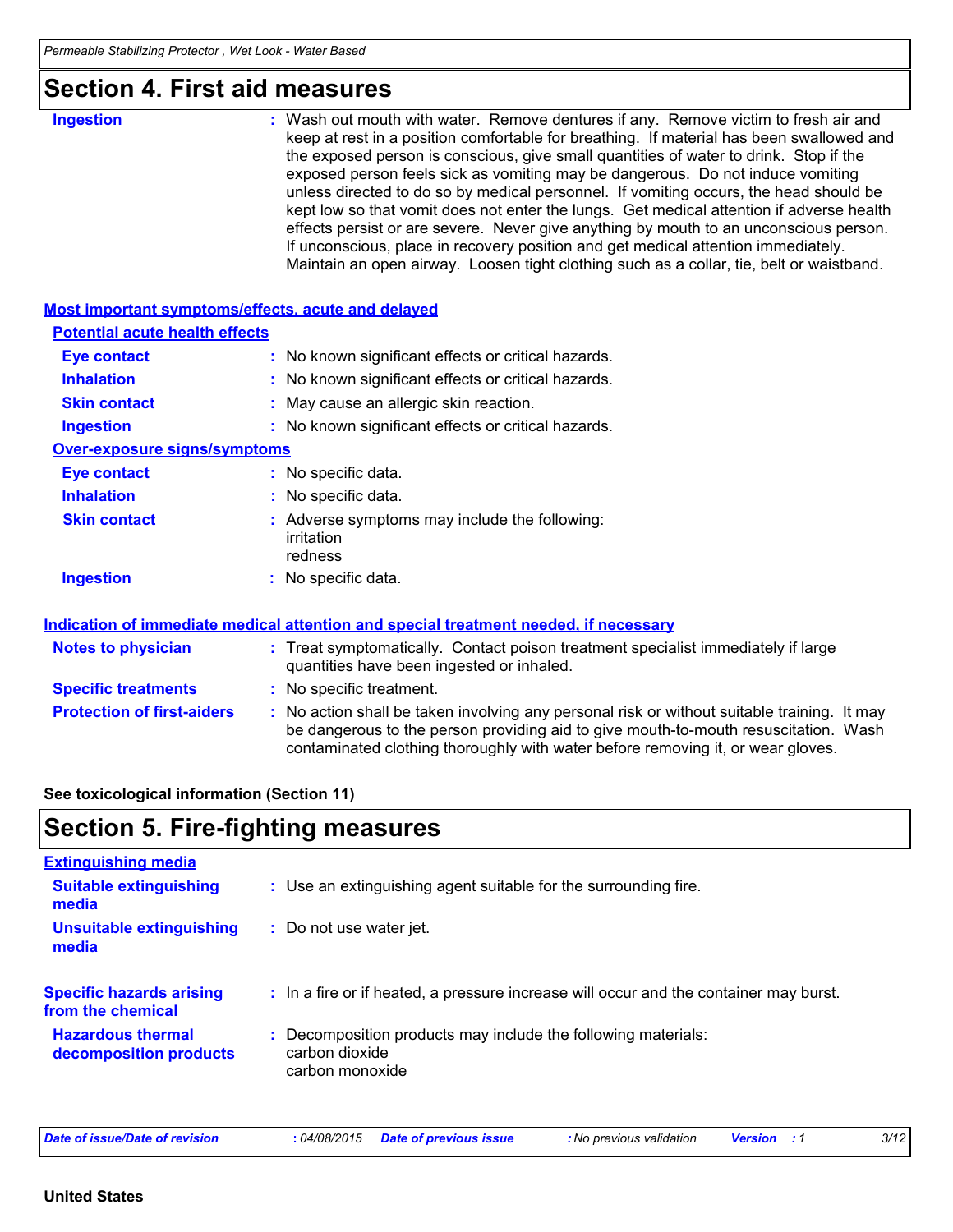### **Section 5. Fire-fighting measures**

| <b>Special protective actions</b><br>for fire-fighters   | : Promptly isolate the scene by removing all persons from the vicinity of the incident if<br>there is a fire. No action shall be taken involving any personal risk or without suitable<br>training. |  |
|----------------------------------------------------------|-----------------------------------------------------------------------------------------------------------------------------------------------------------------------------------------------------|--|
| <b>Special protective</b><br>equipment for fire-fighters | : Fire-fighters should wear appropriate protective equipment and self-contained breathing<br>apparatus (SCBA) with a full face-piece operated in positive pressure mode.                            |  |

### **Section 6. Accidental release measures**

|                                                              | <b>Personal precautions, protective equipment and emergency procedures</b>                                                                                                                                                                                                                                                                                                                                                                                                                                                                                                                                                         |
|--------------------------------------------------------------|------------------------------------------------------------------------------------------------------------------------------------------------------------------------------------------------------------------------------------------------------------------------------------------------------------------------------------------------------------------------------------------------------------------------------------------------------------------------------------------------------------------------------------------------------------------------------------------------------------------------------------|
| For non-emergency<br>personnel                               | : No action shall be taken involving any personal risk or without suitable training.<br>Evacuate surrounding areas. Keep unnecessary and unprotected personnel from<br>entering. Do not touch or walk through spilled material. Avoid breathing vapor or mist.<br>Provide adequate ventilation. Wear appropriate respirator when ventilation is<br>inadequate. Put on appropriate personal protective equipment.                                                                                                                                                                                                                   |
| For emergency responders                                     | : If specialised clothing is required to deal with the spillage, take note of any information in<br>Section 8 on suitable and unsuitable materials. See also the information in "For non-<br>emergency personnel".                                                                                                                                                                                                                                                                                                                                                                                                                 |
| <b>Environmental precautions</b>                             | : Avoid dispersal of spilled material and runoff and contact with soil, waterways, drains<br>and sewers. Inform the relevant authorities if the product has caused environmental<br>pollution (sewers, waterways, soil or air).                                                                                                                                                                                                                                                                                                                                                                                                    |
| <b>Methods and materials for containment and cleaning up</b> |                                                                                                                                                                                                                                                                                                                                                                                                                                                                                                                                                                                                                                    |
| <b>Small spill</b>                                           | : Stop leak if without risk. Move containers from spill area. Dilute with water and mop up<br>if water-soluble. Alternatively, or if water-insoluble, absorb with an inert dry material and<br>place in an appropriate waste disposal container. Dispose of via a licensed waste<br>disposal contractor.                                                                                                                                                                                                                                                                                                                           |
| <b>Large spill</b>                                           | : Stop leak if without risk. Move containers from spill area. Approach release from<br>upwind. Prevent entry into sewers, water courses, basements or confined areas. Wash<br>spillages into an effluent treatment plant or proceed as follows. Contain and collect<br>spillage with non-combustible, absorbent material e.g. sand, earth, vermiculite or<br>diatomaceous earth and place in container for disposal according to local regulations<br>(see Section 13). Dispose of via a licensed waste disposal contractor. Contaminated<br>absorbent material may pose the same hazard as the spilled product. Note: see Section |

1 for emergency contact information and Section 13 for waste disposal.

### **Section 7. Handling and storage**

#### **Precautions for safe handling**

| <b>Protective measures</b>                       | : Put on appropriate personal protective equipment (see Section 8). Persons with a<br>history of skin sensitization problems should not be employed in any process in which<br>this product is used. Do not get in eyes or on skin or clothing. Do not ingest. Avoid<br>breathing vapor or mist. Keep in the original container or an approved alternative made<br>from a compatible material, kept tightly closed when not in use. Empty containers retain<br>product residue and can be hazardous. Do not reuse container. |
|--------------------------------------------------|------------------------------------------------------------------------------------------------------------------------------------------------------------------------------------------------------------------------------------------------------------------------------------------------------------------------------------------------------------------------------------------------------------------------------------------------------------------------------------------------------------------------------|
| <b>Advice on general</b><br>occupational hygiene | : Eating, drinking and smoking should be prohibited in areas where this material is<br>handled, stored and processed. Workers should wash hands and face before eating,<br>drinking and smoking. Remove contaminated clothing and protective equipment before<br>entering eating areas. See also Section 8 for additional information on hygiene<br>measures.                                                                                                                                                                |

| Date of issue/Date of revision | : 04/08/2015 Date of previous issue |  | : No previous validation | Version |  | 4/12 |
|--------------------------------|-------------------------------------|--|--------------------------|---------|--|------|
|--------------------------------|-------------------------------------|--|--------------------------|---------|--|------|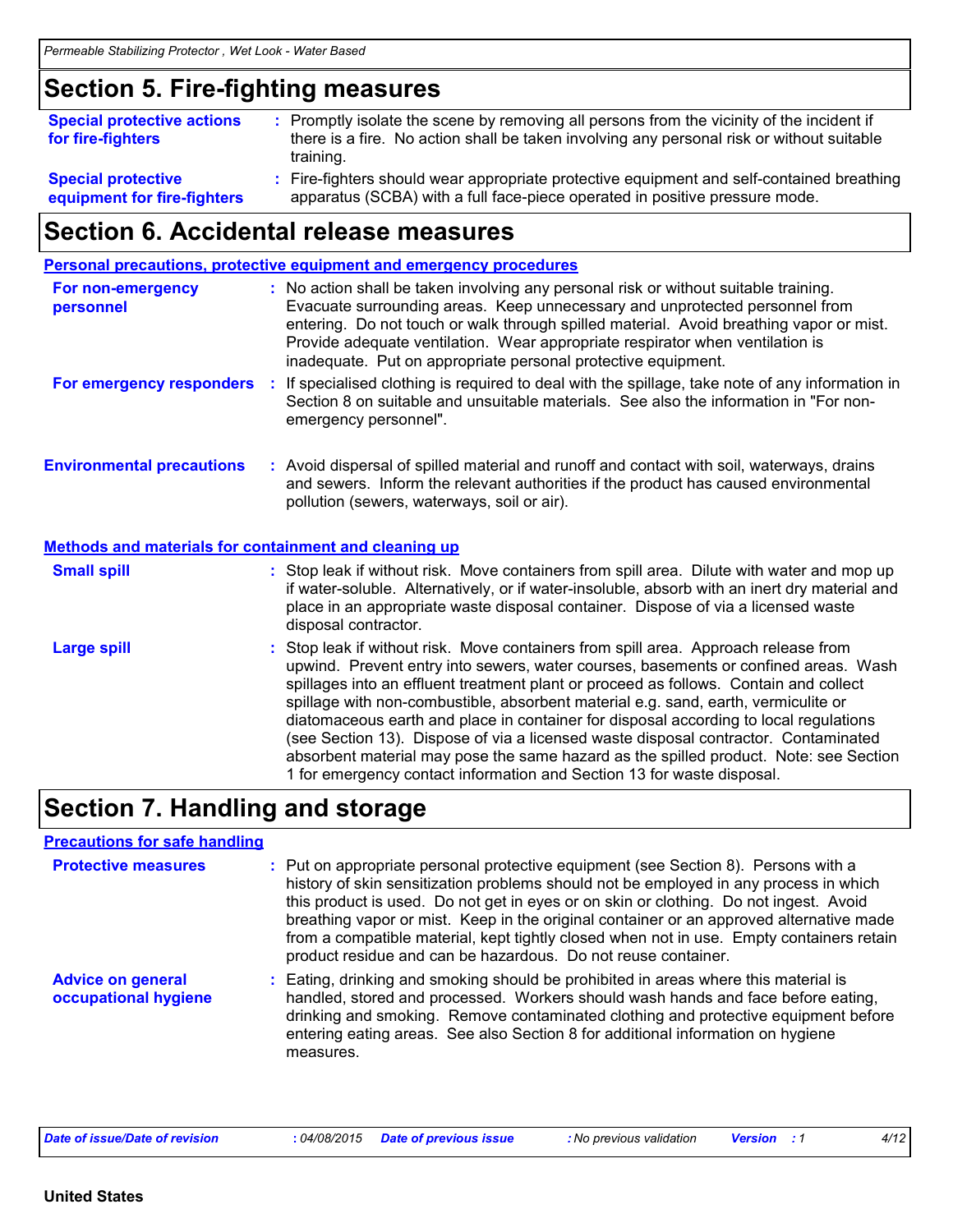### **Section 7. Handling and storage**

| <b>Conditions for safe storage,</b> | : Store in accordance with local regulations. Store in original container protected from  |
|-------------------------------------|-------------------------------------------------------------------------------------------|
| including any                       | direct sunlight in a dry, cool and well-ventilated area, away from incompatible materials |
| <b>incompatibilities</b>            | (see Section 10) and food and drink. Keep container tightly closed and sealed until       |
|                                     | ready for use. Containers that have been opened must be carefully resealed and kept       |
|                                     | upright to prevent leakage. Do not store in unlabeled containers. Use appropriate         |
|                                     | containment to avoid environmental contamination.                                         |

### **Section 8. Exposure controls/personal protection**

### **Control parameters**

#### **Occupational exposure limits**

| <b>Ingredient name</b> | <b>Exposure limits</b>                           |
|------------------------|--------------------------------------------------|
| 3-butoxypropan-2-ol    | <b>ACGIH TLV (United States).</b><br>TWA: 50 ppm |

| <b>Appropriate engineering</b><br>controls | : Good general ventilation should be sufficient to control worker exposure to airborne<br>contaminants.                                                                                                                                                                                                                                                                                                                                                                                                                                                                                                                |
|--------------------------------------------|------------------------------------------------------------------------------------------------------------------------------------------------------------------------------------------------------------------------------------------------------------------------------------------------------------------------------------------------------------------------------------------------------------------------------------------------------------------------------------------------------------------------------------------------------------------------------------------------------------------------|
| <b>Environmental exposure</b><br>controls  | : Emissions from ventilation or work process equipment should be checked to ensure they<br>comply with the requirements of environmental protection legislation. In some cases,<br>fume scrubbers, filters or engineering modifications to the process equipment will be<br>necessary to reduce emissions to acceptable levels.                                                                                                                                                                                                                                                                                        |
| <b>Individual protection measures</b>      |                                                                                                                                                                                                                                                                                                                                                                                                                                                                                                                                                                                                                        |
| <b>Hygiene measures</b>                    | : Wash hands, forearms and face thoroughly after handling chemical products, before<br>eating, smoking and using the lavatory and at the end of the working period.<br>Appropriate techniques should be used to remove potentially contaminated clothing.<br>Contaminated work clothing should not be allowed out of the workplace. Wash<br>contaminated clothing before reusing. Ensure that eyewash stations and safety showers<br>are close to the workstation location.                                                                                                                                            |
| <b>Eye/face protection</b>                 | Safety eyewear complying with an approved standard should be used when a risk<br>assessment indicates this is necessary to avoid exposure to liquid splashes, mists,<br>gases or dusts. If contact is possible, the following protection should be worn, unless<br>the assessment indicates a higher degree of protection: safety glasses with side-shields.                                                                                                                                                                                                                                                           |
| <b>Skin protection</b>                     |                                                                                                                                                                                                                                                                                                                                                                                                                                                                                                                                                                                                                        |
| <b>Hand protection</b>                     | : Chemical-resistant, impervious gloves complying with an approved standard should be<br>worn at all times when handling chemical products if a risk assessment indicates this is<br>necessary. Considering the parameters specified by the glove manufacturer, check<br>during use that the gloves are still retaining their protective properties. It should be<br>noted that the time to breakthrough for any glove material may be different for different<br>glove manufacturers. In the case of mixtures, consisting of several substances, the<br>protection time of the gloves cannot be accurately estimated. |
| <b>Body protection</b>                     | : Personal protective equipment for the body should be selected based on the task being<br>performed and the risks involved and should be approved by a specialist before<br>handling this product.                                                                                                                                                                                                                                                                                                                                                                                                                    |
| <b>Other skin protection</b>               | Appropriate footwear and any additional skin protection measures should be selected<br>based on the task being performed and the risks involved and should be approved by a<br>specialist before handling this product.                                                                                                                                                                                                                                                                                                                                                                                                |
| <b>Respiratory protection</b>              | : Use a properly fitted, air-purifying or air-fed respirator complying with an approved<br>standard if a risk assessment indicates this is necessary. Respirator selection must be<br>based on known or anticipated exposure levels, the hazards of the product and the safe<br>working limits of the selected respirator.                                                                                                                                                                                                                                                                                             |
| <b>Date of issue/Date of revision</b>      | : 04/08/2015<br><b>Date of previous issue</b><br><b>Version</b> : 1<br>5/12<br>: No previous validation                                                                                                                                                                                                                                                                                                                                                                                                                                                                                                                |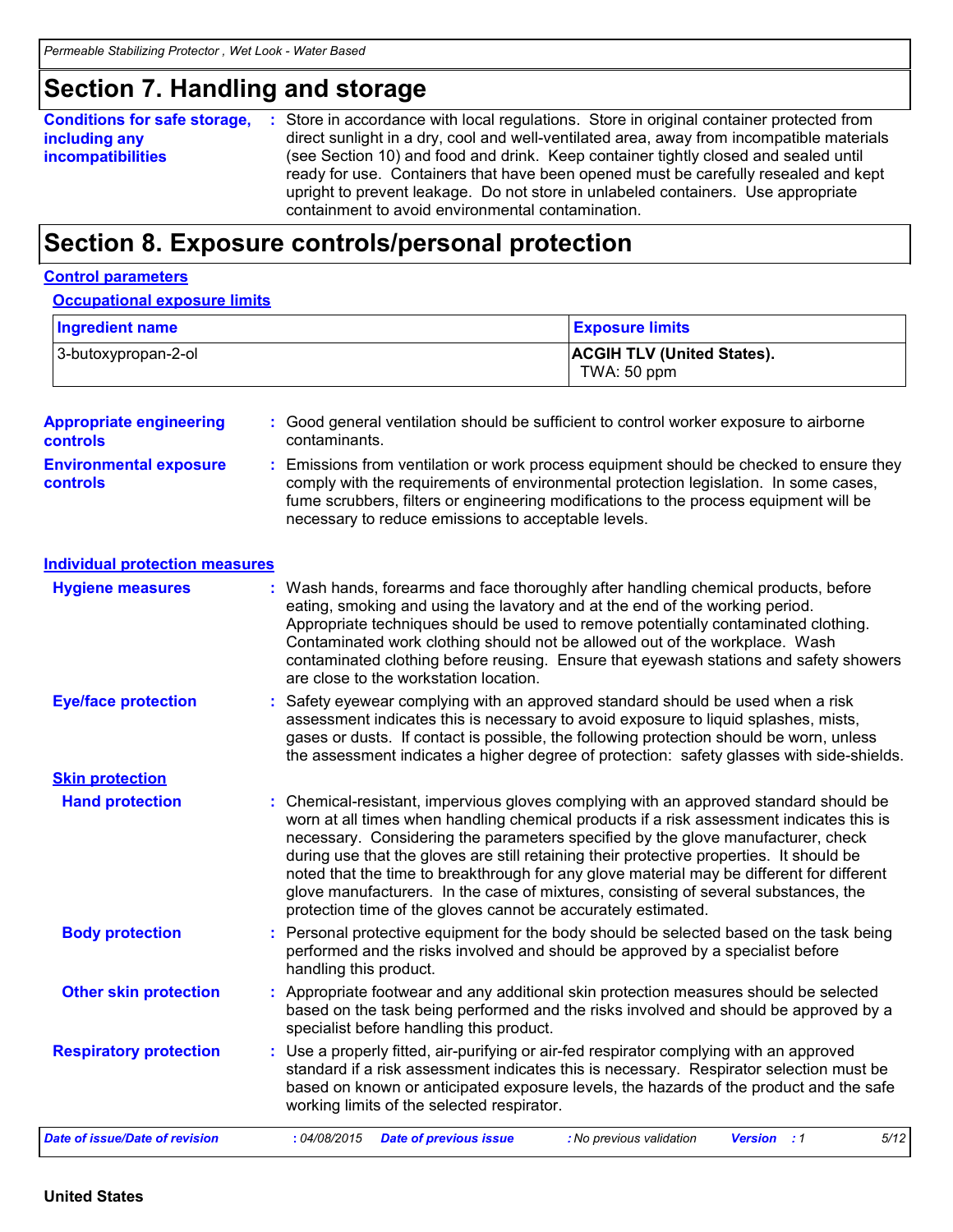### **Section 9. Physical and chemical properties**

#### **Physical state Melting point Vapor pressure Relative density Vapor density Solubility** Liquid. **:** -2°C (28.4°F) **: :** Not available. **:** Not available. **:** Not available. Easily soluble in the following materials: cold water and hot water. **: Odor** : Characteristic. **pH Color Color :** Grayish-white. **Evaporation rate Auto-ignition temperature Flash point :** Not available. **:** Not available. **:** Not available. **:** Not available. **Viscosity Constitution Constitution Constitution Constitution Constitution Constitution Constitution Constitution Constitution Constitution Constitution Constitution Constitution Constitution Constitution Constitution C Odor threshold Partition coefficient: noctanol/water :** Not available. : Not available. **Appearance Boiling point :** 100°C (212°F) **Flammability (solid, gas) : Lower and upper explosive (flammable) limits :** Not available. **SADT :** Not available. **Decomposition temperature :** Not available. **Solubility in water :** Not available. : Not applicable.

### **Section 10. Stability and reactivity**

| <b>Reactivity</b>                                   | : No specific test data related to reactivity available for this product or its ingredients.               |
|-----------------------------------------------------|------------------------------------------------------------------------------------------------------------|
| <b>Chemical stability</b>                           | : The product is stable.                                                                                   |
| <b>Possibility of hazardous</b><br><b>reactions</b> | : Under normal conditions of storage and use, hazardous reactions will not occur.                          |
|                                                     | Under normal conditions of storage and use, hazardous polymerization will not occur.                       |
| <b>Conditions to avoid</b>                          | : No specific data.                                                                                        |
| <b>Incompatible materials</b>                       | : Reactive or incompatible with the following materials: reducing materials, metals, acids<br>and alkalis. |
| <b>Hazardous decomposition</b><br>products          | : Under normal conditions of storage and use, hazardous decomposition products should<br>not be produced.  |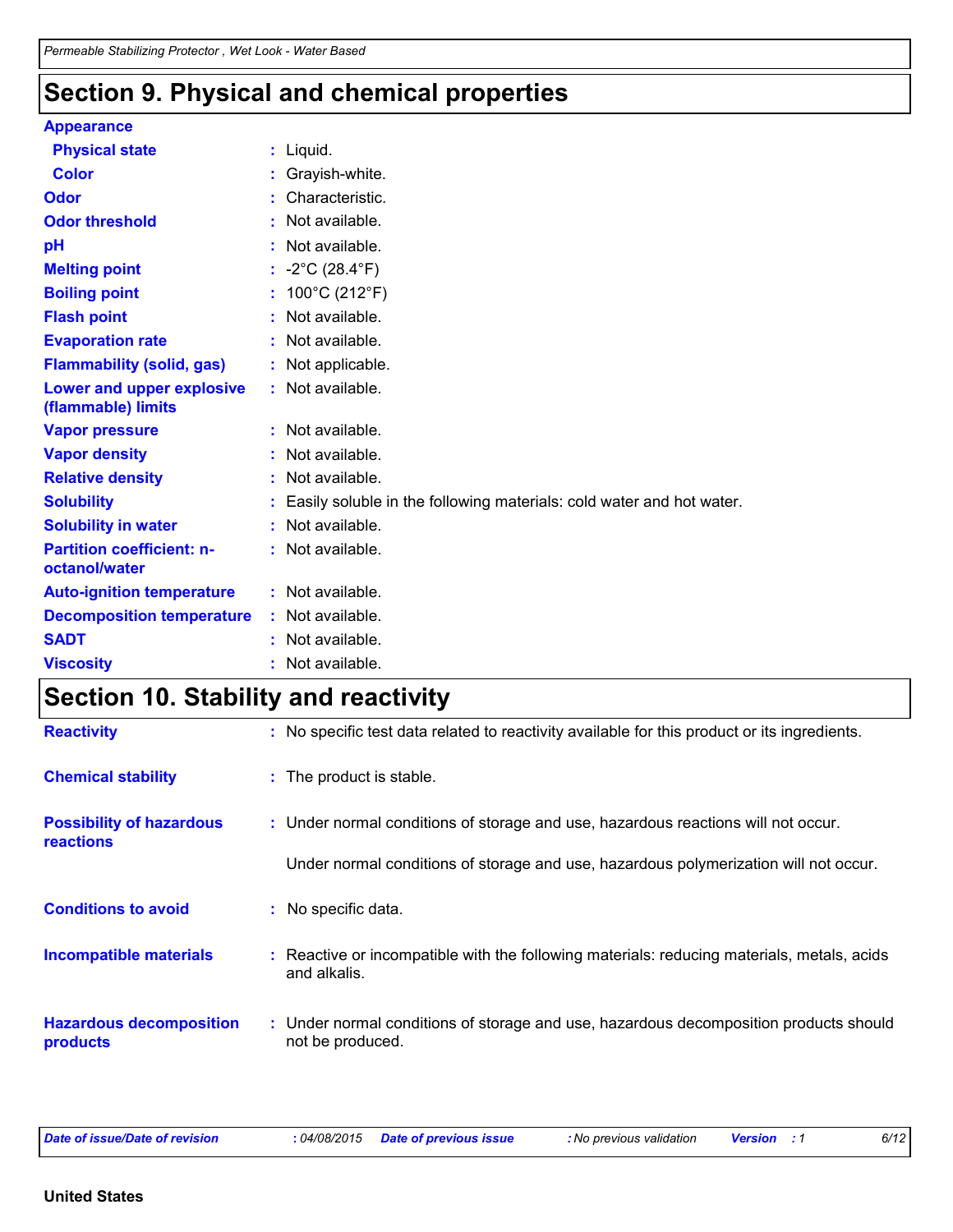### **Section 11. Toxicological information**

#### **Information on toxicological effects**

#### **Acute toxicity**

| <b>Product/ingredient name</b>                              | <b>Result</b>            | <b>Species</b> | <b>Dose</b>              | <b>Exposure</b> |
|-------------------------------------------------------------|--------------------------|----------------|--------------------------|-----------------|
| 3-butoxypropan-2-ol                                         | LD50 Dermal<br>LD50 Oral | Rabbit<br>Rat  | 3100 mg/kg<br>3300 mg/kg |                 |
| $\vert$ bis(1,2,2,6,6-pentamethyl-<br>4-piperidyl) sebacate | LD50 Oral                | Rat            | 2369 to 3920 mg/<br>-kg  |                 |

#### **Irritation/Corrosion**

Not available.

#### **Sensitization**

Not available.

#### **Mutagenicity**

Not available.

#### **Carcinogenicity**

Not available.

#### **Reproductive toxicity**

Not available.

#### **Teratogenicity**

Not available.

#### **Specific target organ toxicity (single exposure)**

| <b>Name</b>         | <b>Category</b> | <b>Route of</b><br>exposure | <b>Target organs</b>                     |
|---------------------|-----------------|-----------------------------|------------------------------------------|
| 3-butoxypropan-2-ol | Category 3      | Not applicable.             | Respiratory tract<br><b>l</b> irritation |

#### **Specific target organ toxicity (repeated exposure)**

Not available.

#### **Aspiration hazard**

Not available.

#### **Information on the likely routes of exposure :** Routes of entry anticipated: Dermal, Inhalation.

#### **Potential acute health effects**

| <b>Eye contact</b>  | : No known significant effects or critical hazards. |
|---------------------|-----------------------------------------------------|
| <b>Inhalation</b>   | : No known significant effects or critical hazards. |
| <b>Skin contact</b> | : May cause an allergic skin reaction.              |
| <b>Ingestion</b>    | : No known significant effects or critical hazards. |

|                    | Symptoms related to the physical, chemical and toxicological characteristics |
|--------------------|------------------------------------------------------------------------------|
| <b>Eve contact</b> | : No specific data.                                                          |
| <b>Inhalation</b>  | : No specific data.                                                          |
|                    |                                                                              |

|  | Date of issue/Date of revisio |  |
|--|-------------------------------|--|
|--|-------------------------------|--|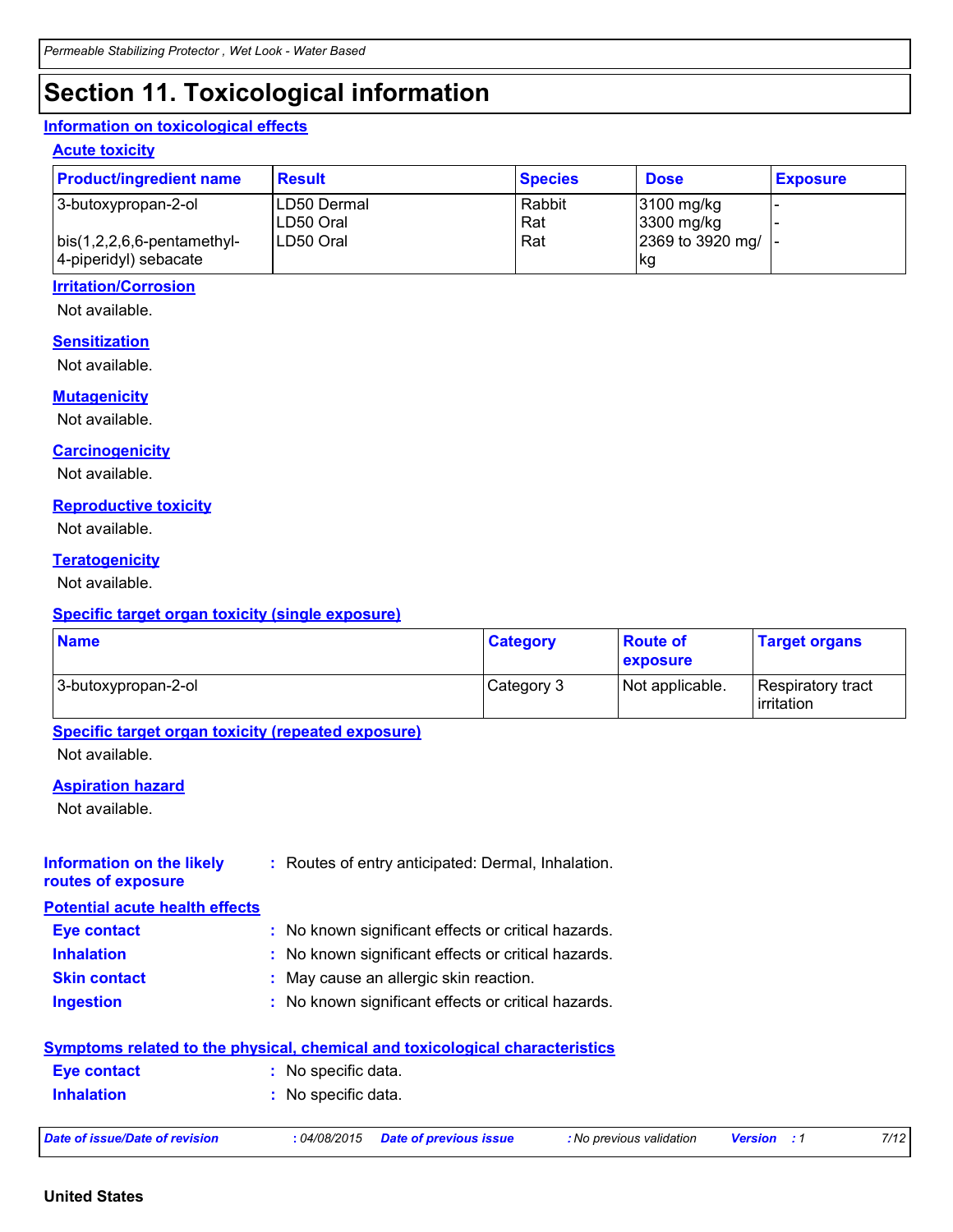### **Section 11. Toxicological information**

| <b>Skin contact</b>                     | : Adverse symptoms may include the following:<br>irritation<br>redness                                   |
|-----------------------------------------|----------------------------------------------------------------------------------------------------------|
| <b>Ingestion</b>                        | : No specific data.                                                                                      |
|                                         | Delayed and immediate effects and also chronic effects from short and long term exposure                 |
| <b>Short term exposure</b>              |                                                                                                          |
| <b>Potential immediate</b><br>effects   | $:$ Not available.                                                                                       |
| <b>Potential delayed effects</b>        | : Not available.                                                                                         |
| <b>Long term exposure</b>               |                                                                                                          |
| <b>Potential immediate</b><br>effects   | : Not available.                                                                                         |
| <b>Potential delayed effects</b>        | $:$ Not available.                                                                                       |
| <b>Potential chronic health effects</b> |                                                                                                          |
| Not available.                          |                                                                                                          |
| <b>General</b>                          | : Once sensitized, a severe allergic reaction may occur when subsequently exposed to<br>very low levels. |
| <b>Carcinogenicity</b>                  | : No known significant effects or critical hazards.                                                      |
| <b>Mutagenicity</b>                     | : No known significant effects or critical hazards.                                                      |
| <b>Teratogenicity</b>                   | : No known significant effects or critical hazards.                                                      |
| <b>Developmental effects</b>            | : No known significant effects or critical hazards.                                                      |
| <b>Fertility effects</b>                | : No known significant effects or critical hazards.                                                      |

#### **Numerical measures of toxicity**

#### **Acute toxicity estimates**

| <b>Route</b> | <b>ATE value</b> |
|--------------|------------------|
| Oral         | 169242.9 mg/kg   |
| Dermal       | 158985.7 mg/kg   |

### **Section 12. Ecological information**

| <b>Toxicity</b>                                             |                      |                                   |                 |
|-------------------------------------------------------------|----------------------|-----------------------------------|-----------------|
| <b>Product/ingredient name</b>                              | <b>Result</b>        | <b>Species</b>                    | <b>Exposure</b> |
| $\vert$ bis(1,2,2,6,6-pentamethyl-<br>4-piperidyl) sebacate | Acute LC50 0.97 mg/l | <b>Fish - Lepomis macrochirus</b> | 196 hours       |

#### **Persistence and degradability**

| <b>Product/ingredient name</b>                              | <b>Test</b>                                                                | <b>Result</b>                 | <b>Dose</b>              |                    | <b>Inoculum</b> |  |
|-------------------------------------------------------------|----------------------------------------------------------------------------|-------------------------------|--------------------------|--------------------|-----------------|--|
| $\vert$ bis(1,2,2,6,6-pentamethyl-<br>4-piperidyl) sebacate | 301E Ready<br>Biodegradability -<br>Modified OECD<br><b>Screening Test</b> | 38 % - 28 days                |                          |                    |                 |  |
| Date of issue/Date of revision                              | : 04/08/2015                                                               | <b>Date of previous issue</b> | : No previous validation | <b>Version</b> : 1 | 8/12            |  |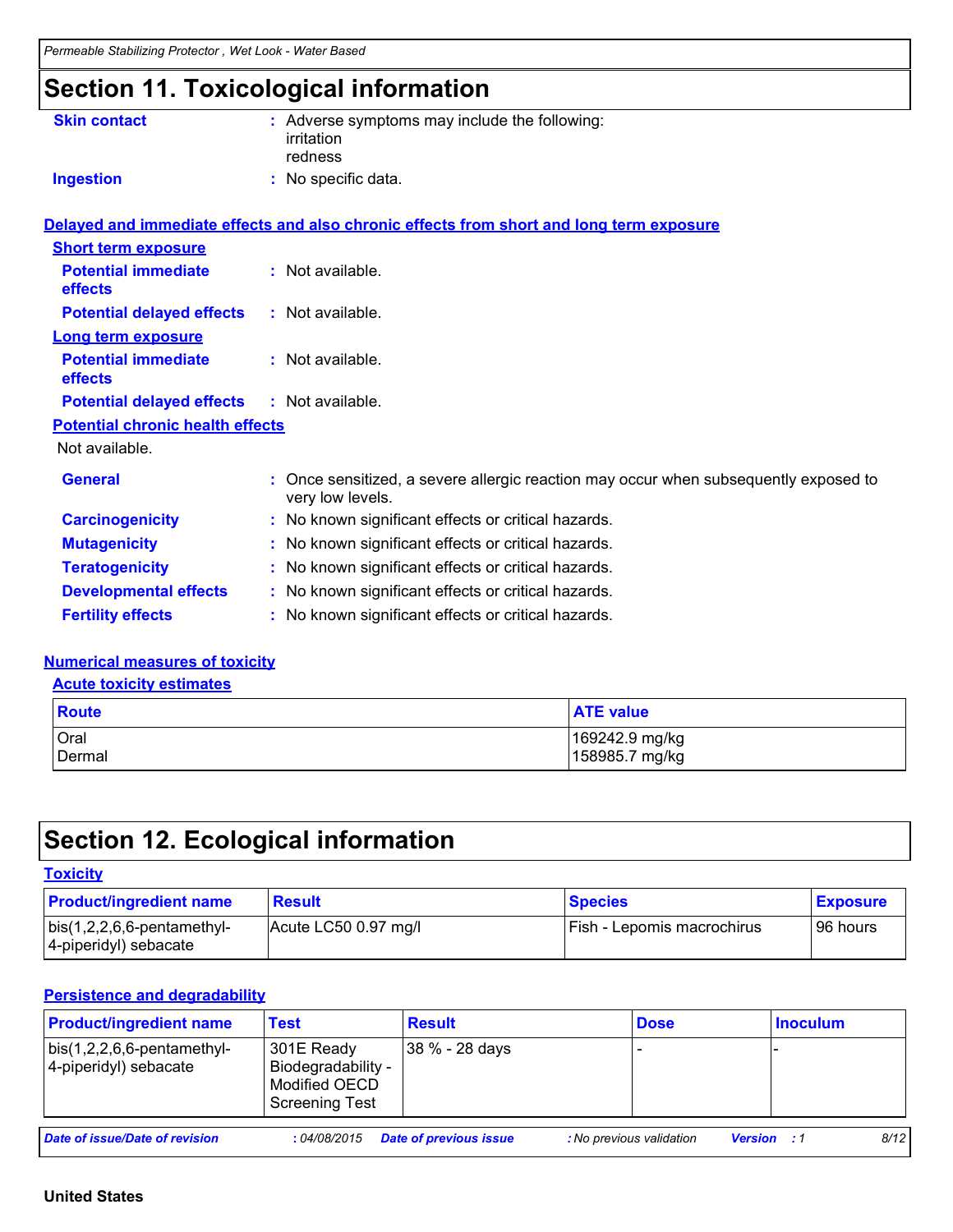### **Section 12. Ecological information**

| <b>Product/ingredient name</b>                              | <b>Aquatic half-life</b> | <b>Photolysis</b> | Biodegradability |
|-------------------------------------------------------------|--------------------------|-------------------|------------------|
| $\vert$ bis(1,2,2,6,6-pentamethyl-<br>4-piperidyl) sebacate |                          |                   | Inherent         |

#### **Bioaccumulative potential**

| <b>Product/ingredient name</b>                                                     | $LoaPow$    | <b>BCF</b> | <b>Potential</b> |
|------------------------------------------------------------------------------------|-------------|------------|------------------|
| 3-butoxypropan-2-ol<br>$\vert$ bis(1,2,2,6,6-pentamethyl-<br>4-piperidyl) sebacate | ے ،<br>0.37 |            | low<br>low       |

#### **Mobility in soil**

| <b>Soil/water partition</b> | : Not available. |
|-----------------------------|------------------|
| <b>coefficient (Koc)</b>    |                  |

**Other adverse effects** : No known significant effects or critical hazards.

### **Section 13. Disposal considerations**

| <b>Disposal methods</b> | : The generation of waste should be avoided or minimized wherever possible. Disposal<br>of this product, solutions and any by-products should at all times comply with the<br>requirements of environmental protection and waste disposal legislation and any                                                                                                                                                                                                         |
|-------------------------|-----------------------------------------------------------------------------------------------------------------------------------------------------------------------------------------------------------------------------------------------------------------------------------------------------------------------------------------------------------------------------------------------------------------------------------------------------------------------|
|                         | regional local authority requirements. Dispose of surplus and non-recyclable products<br>via a licensed waste disposal contractor. Waste should not be disposed of untreated to<br>the sewer unless fully compliant with the requirements of all authorities with jurisdiction.<br>Waste packaging should be recycled. Incineration or landfill should only be considered<br>when recycling is not feasible. This material and its container must be disposed of in a |
|                         | safe way. Care should be taken when handling emptied containers that have not been<br>cleaned or rinsed out. Empty containers or liners may retain some product residues.<br>Avoid dispersal of spilled material and runoff and contact with soil, waterways, drains<br>and sewers.                                                                                                                                                                                   |

### **Section 14. Transport information**

|                                      | <b>DOT Classification</b> | <b>IMDG</b>              | <b>IATA</b>    |
|--------------------------------------|---------------------------|--------------------------|----------------|
| <b>UN number</b>                     | Not regulated.            | Not regulated.           | Not regulated. |
| <b>UN proper</b><br>shipping name    | ۰                         |                          |                |
| <b>Transport</b><br>hazard class(es) |                           |                          |                |
| <b>Packing group</b>                 | $\blacksquare$            | $\overline{\phantom{0}}$ |                |
| <b>Environmental</b><br>hazards      | No.                       | No.                      | No.            |
| <b>Additional</b><br>information     |                           |                          |                |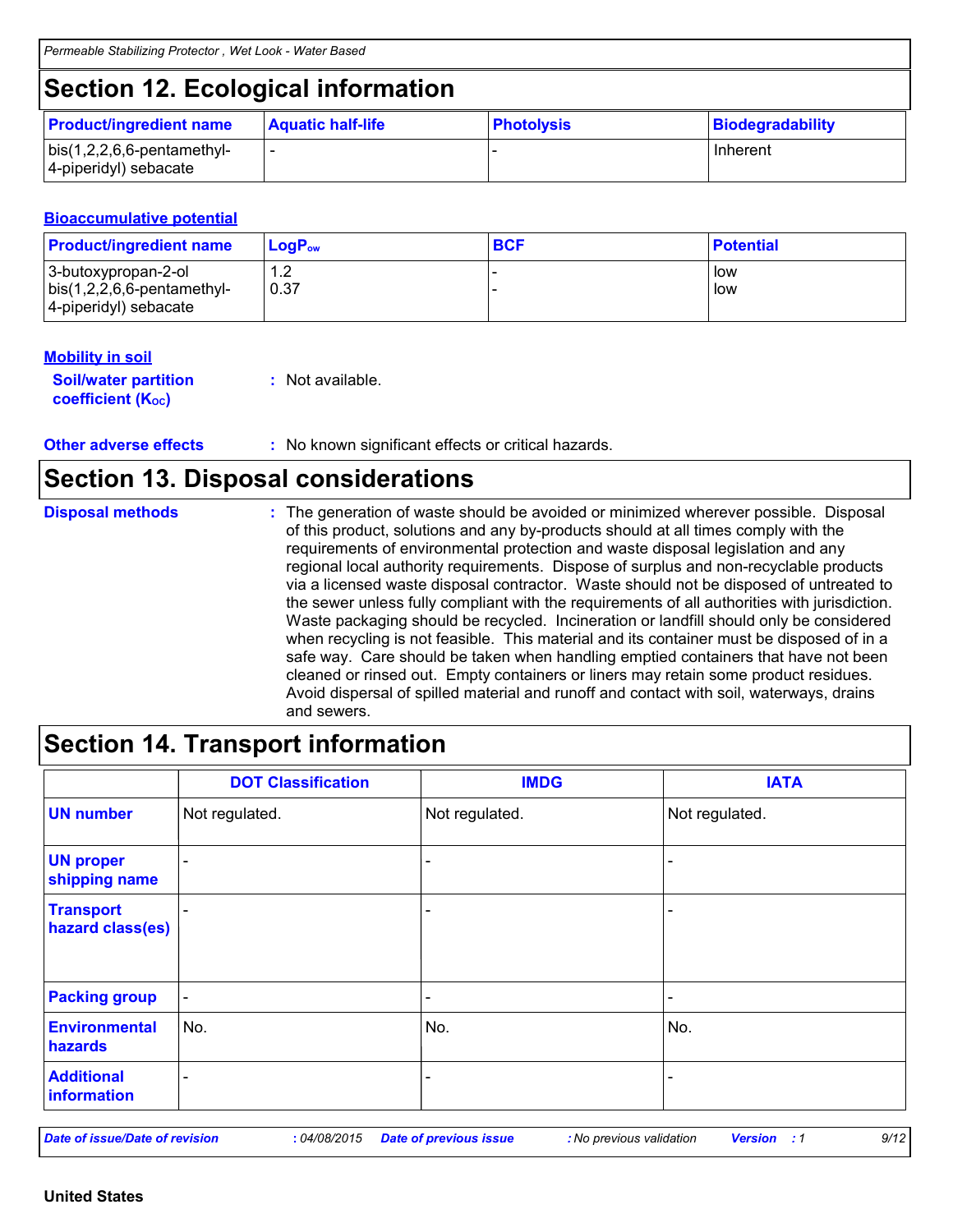### **Section 14. Transport information**

**Special precautions for user Transport within user's premises:** always transport in closed containers that are **:** upright and secure. Ensure that persons transporting the product know what to do in the event of an accident or spillage.

| <b>Transport in bulk according</b> | : Not available. |
|------------------------------------|------------------|
| to Annex II of MARPOL              |                  |
| 73/78 and the IBC Code             |                  |

## **Section 15. Regulatory information**

| <b>U.S. Federal regulations</b>                                                   |  | TSCA 5(a)2 final significant new use rules: Iron(1+), chloro[dimethyl 9,9-dihydroxy-3-<br>methyl-2,4-di(2-pyridinyl-kN)-7-[(2-pyridinyl-kN)methyl]-3,7-diazabicyclo[3.3.1]nonane-1,5<br>-dicarboxylate-kN3, kN7]-, chloride (1:1), (OC-6-52)- |
|-----------------------------------------------------------------------------------|--|-----------------------------------------------------------------------------------------------------------------------------------------------------------------------------------------------------------------------------------------------|
|                                                                                   |  | TSCA 5(e) substance consent order: Iron(1+), chloro[dimethyl 9,9-dihydroxy-3-methyl-<br>2,4-di(2-pyridinyl-kN)-7-[(2-pyridinyl-kN)methyl]-3,7-diazabicyclo[3.3.1]nonane-1,5-<br>dicarboxylate- $kN3,kN7$ ]-, chloride $(1:1)$ , $(OC-6-52)$ - |
|                                                                                   |  | TSCA 8(a) PAIR: (2-methoxymethylethoxy)propanol                                                                                                                                                                                               |
|                                                                                   |  | United States inventory (TSCA 8b): Not determined.                                                                                                                                                                                            |
|                                                                                   |  | Clean Water Act (CWA) 311: ammonia, anhydrous; sodium hydroxide                                                                                                                                                                               |
| <b>Clean Air Act Section 112</b><br>(b) Hazardous Air<br><b>Pollutants (HAPS)</b> |  | : Not listed                                                                                                                                                                                                                                  |
| <b>Clean Air Act Section 602</b><br><b>Class I Substances</b>                     |  | : Not listed                                                                                                                                                                                                                                  |
| <b>Clean Air Act Section 602</b><br><b>Class II Substances</b>                    |  | : Not listed                                                                                                                                                                                                                                  |
| <b>DEA List I Chemicals</b><br>(Precursor Chemicals)                              |  | : Not listed                                                                                                                                                                                                                                  |
| <b>DEA List II Chemicals</b><br><b>(Essential Chemicals)</b>                      |  | : Not listed                                                                                                                                                                                                                                  |
| <b>SARA 302/304</b>                                                               |  |                                                                                                                                                                                                                                               |

**Composition/information on ingredients**

|                    |               |                  | <b>SARA 302 TPQ</b> |           | <b>SARA 304 RQ</b> |                          |
|--------------------|---------------|------------------|---------------------|-----------|--------------------|--------------------------|
| <b>Name</b>        | $\frac{9}{6}$ | <b>EHS</b> (lbs) |                     | (gallons) | (lbs)              | (gallons)                |
| ammonia, anhydrous | $0.1 - 1$     | Yes.             | 500                 | -         | 100                | $\overline{\phantom{a}}$ |

**SARA 304 RQ :** 66666.7 lbs / 30266.7 kg

#### **SARA 311/312**

**Classification :** Immediate (acute) health hazard

**Composition/information on ingredients**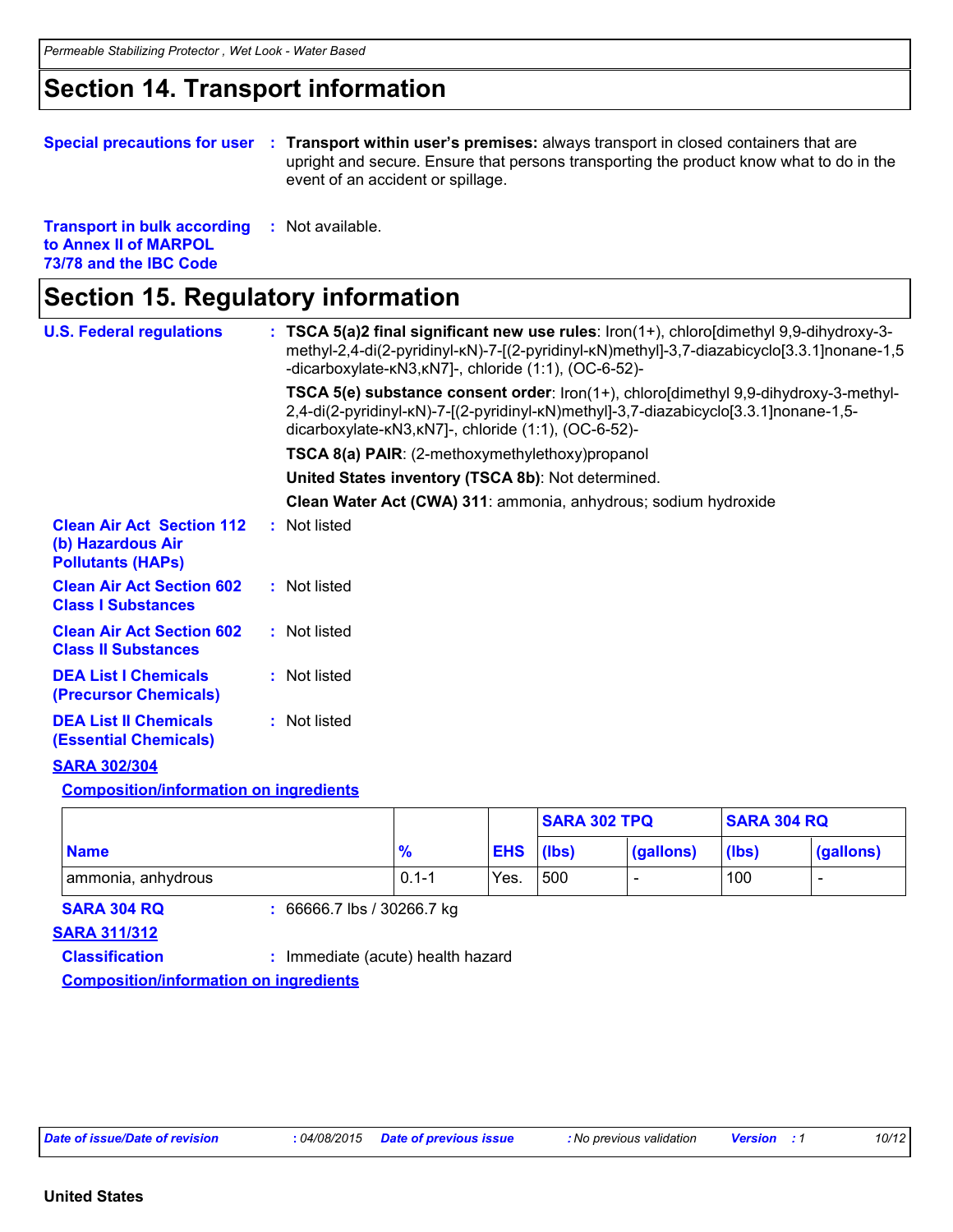### **Section 15. Regulatory information**

| <b>Name</b>                                                                 | $\frac{9}{6}$    | <b>Fire</b> | <b>Sudden</b><br>hazard release of<br><b>pressure</b> | <b>Reactive</b> | Immediate<br>(acute)<br>health<br>hazard | <b>Delayed</b><br>(chronic)<br>health<br>hazard |
|-----------------------------------------------------------------------------|------------------|-------------|-------------------------------------------------------|-----------------|------------------------------------------|-------------------------------------------------|
| 3-butoxypropan-2-ol<br>  bis(1,2,2,6,6-pentamethyl-4-piperidyl)<br>sebacate | 1-5<br>$0.1 - 1$ | Yes.<br>No. | No.<br>No.                                            | No.<br>No.      | Yes.<br>Yes.                             | No.<br>No.                                      |

#### **SARA 313**

Not applicable.

#### **State regulations**

- **Massachusetts :**
- 
- : None of the components are listed.
- **New York :** None of the components are listed.
- **New Jersey :** None of the components are listed.
- 
- **Pennsylvania :** None of the components are listed.

#### **California Prop. 65**

**WARNING:** This product contains less than 0.1% of a chemical known to the State of California to cause cancer.

| <b>Ingredient name</b>      | <b>Cancer</b> | <b>Reproductive</b> | No significant risk<br><b>level</b> | <b>Maximum</b><br>acceptable dosage<br>level |
|-----------------------------|---------------|---------------------|-------------------------------------|----------------------------------------------|
| carbon black non-respirable | Yes.          | No.                 | No.                                 | No.                                          |

**Chemical Weapons Convention List Schedule**  **:** Not listed

**III Chemicals**

### **Section 16. Other information**

#### **Hazardous Material Information System (U.S.A.)**



**Caution: HMIS® ratings are based on a 0-4 rating scale, with 0 representing minimal hazards or risks, and 4 representing significant hazards or risks Although HMIS® ratings are not required on SDSs under 29 CFR 1910. 1200, the preparer may choose to provide them. HMIS® ratings are to be used with a fully implemented HMIS® program. HMIS® is a registered mark of the National Paint & Coatings Association (NPCA). HMIS® materials may be purchased exclusively from J. J. Keller (800) 327-6868.**

**The customer is responsible for determining the PPE code for this material.**

**National Fire Protection Association (U.S.A.)**